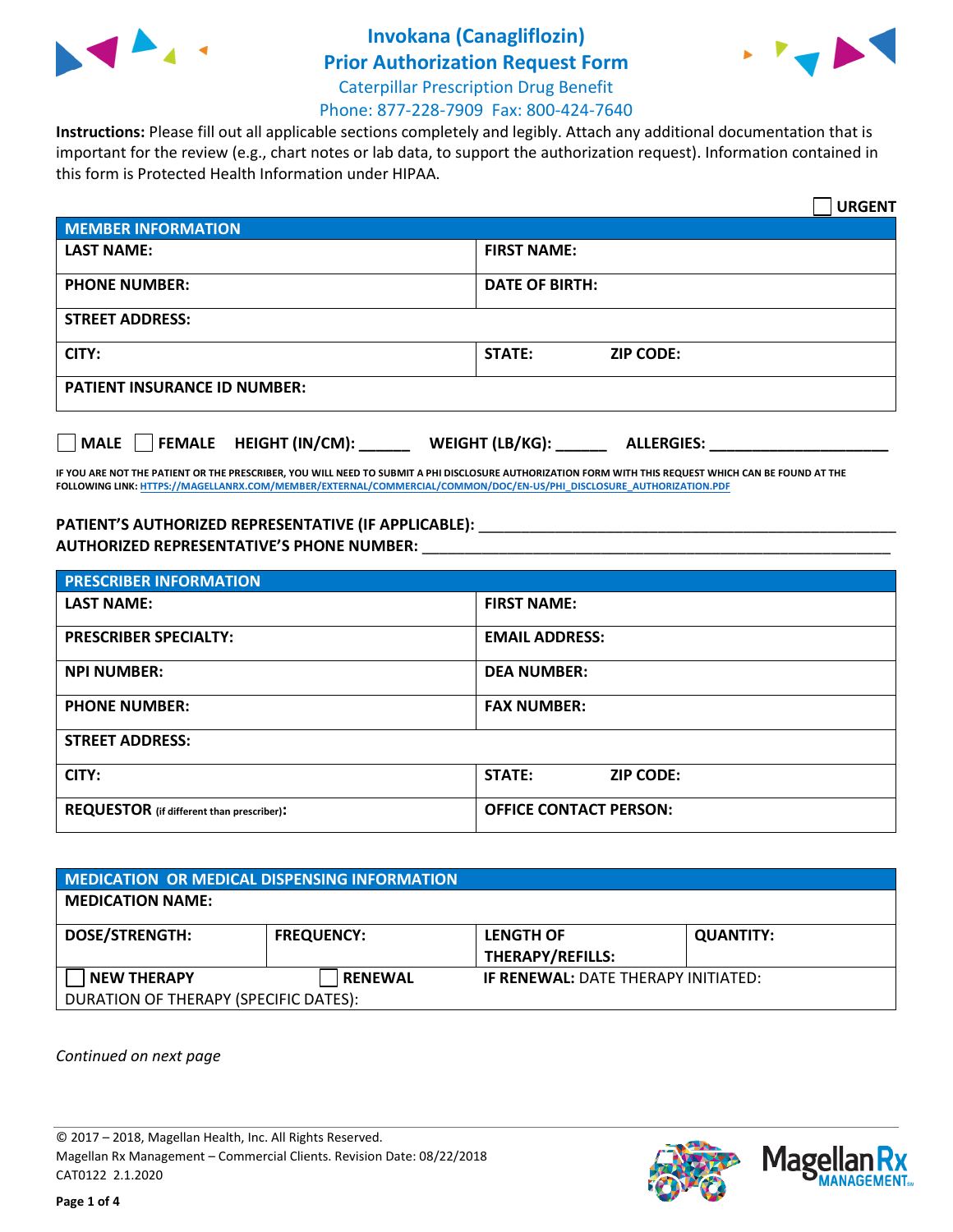

**Invokana (Canagliflozin) Prior Authorization Request Form** Caterpillar Prescription Drug Benefit Phone: 877-228-7909 Fax: 800-424-7640



| <b>MEMBER'S LAST NAME:</b>                                                                                                                                                                                                                                                                                                                                                                                                                                                              | <b>MEMBER'S FIRST NAME:</b>                                                                     |                                                       |  |
|-----------------------------------------------------------------------------------------------------------------------------------------------------------------------------------------------------------------------------------------------------------------------------------------------------------------------------------------------------------------------------------------------------------------------------------------------------------------------------------------|-------------------------------------------------------------------------------------------------|-------------------------------------------------------|--|
|                                                                                                                                                                                                                                                                                                                                                                                                                                                                                         | 1. HAS THE PATIENT TRIED ANY OTHER MEDICATIONS FOR THIS CONDITION?                              | NO<br>YES (if yes, complete below)                    |  |
| <b>MEDICATION/THERAPY (SPECIFY</b><br>DRUG NAME AND DOSAGE):                                                                                                                                                                                                                                                                                                                                                                                                                            | <b>DURATION OF THERAPY (SPECIFY</b><br>DATES):                                                  | <b>RESPONSE/REASON FOR</b><br><b>FAILURE/ALLERGY:</b> |  |
| <b>2. LIST DIAGNOSES:</b>                                                                                                                                                                                                                                                                                                                                                                                                                                                               |                                                                                                 | <b>ICD-10:</b>                                        |  |
| □ Type II diabetes<br>□ Other Diagnosis<br>ICD-10 Code(s):                                                                                                                                                                                                                                                                                                                                                                                                                              |                                                                                                 |                                                       |  |
| PRIOR AUTHORIZATION.                                                                                                                                                                                                                                                                                                                                                                                                                                                                    | 3. REQUIRED CLINICAL INFORMATION: PLEASE PROVIDE ALL RELEVANT CLINICAL INFORMATION TO SUPPORT A |                                                       |  |
| <b>Clinical information:</b><br>Is the patient's estimated glomerular filtration rate (GFR) below 30 mL/min/1.73 m2? $\Box$ Yes $\Box$ No<br>Please provide documentation.<br>Is the patient's most recent (pre-Invokana) HgbA1C obtained in the past 6 months 7% or greater? $\Box$ Yes $\Box$ No<br>*Please provide documentation                                                                                                                                                     |                                                                                                 |                                                       |  |
| Is the patient on dialysis? $\Box$ Yes $\Box$ No                                                                                                                                                                                                                                                                                                                                                                                                                                        |                                                                                                 |                                                       |  |
| Is the patient currently on metformin? $\Box$ Yes $\Box$ No                                                                                                                                                                                                                                                                                                                                                                                                                             |                                                                                                 |                                                       |  |
| <i>*Please provide documentation</i>                                                                                                                                                                                                                                                                                                                                                                                                                                                    | Did the patient have an inadequate response or intolerance to metform? $\Box$ Yes $\Box$ No     |                                                       |  |
| Does the patient have at least one of the following contraindications to metformin? $\Box$ Yes $\Box$ No<br>(Please Check one)<br>$\Box$ Estimated glomerular filtration rate (GFR) less than or equal to 30 mL/min/1.73 m2<br>$\Box$ Advanced liver disease with cirrhosis, portal hypertension, ascites, and/or hepatic encephalopathy                                                                                                                                                |                                                                                                 |                                                       |  |
| Is the patient currently taking at least one of the following anti-hyperglycemic agents, such as a meglitinide like<br>nateglinide, repaglinide, or insulin, or a sulfonylurea like glimepiride, glyburide, or glipizide? $\Box$ Yes $\Box$ No<br>Please provide documentation.                                                                                                                                                                                                         |                                                                                                 |                                                       |  |
| Does patient have a true medical contraindication to sulfonylureas? $\Box$ Yes $\Box$ No<br>(Please Check one)<br>$\Box$ High risk for falls<br>$\Box$ Concurrent use with warfarin<br>□ Serum creatinine level exceeding 1.8mg/dL<br>$\Box$ Estimated glomerular filtration rate (GFR) less than or equal to 30 mL/min/1.73 m2<br>□ History of sulfa-induced Stevens-Johnson syndrome<br>$\Box$ History of sulfa-induced toxic epidermal necrolysis<br>$\Box$ History of sulfa allergy |                                                                                                 |                                                       |  |

© 2017 – 2018, Magellan Health, Inc. All Rights Reserved. Magellan Rx Management – Commercial Clients. Revision Date: 08/22/2018 CAT0122 2.1.2020

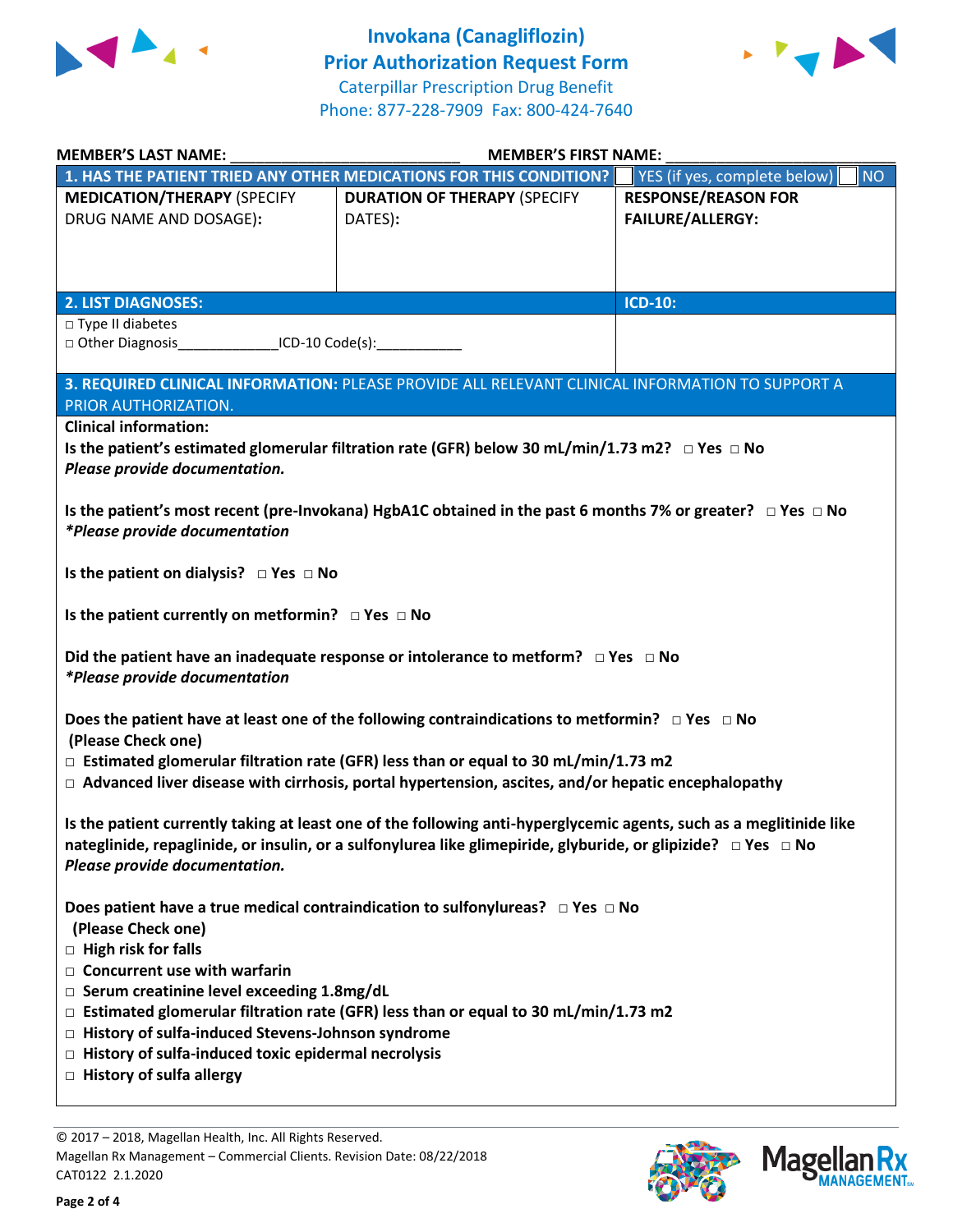



| <b>MEMBER'S LAST NAME:</b>                                                                                                                                                                                                                                                                                                                    | <b>MEMBER'S FIRST NAME:</b>                                                                                                                                                                                                                                                                                                                                                                                                               |
|-----------------------------------------------------------------------------------------------------------------------------------------------------------------------------------------------------------------------------------------------------------------------------------------------------------------------------------------------|-------------------------------------------------------------------------------------------------------------------------------------------------------------------------------------------------------------------------------------------------------------------------------------------------------------------------------------------------------------------------------------------------------------------------------------------|
| Is patient 30 years or older? $\Box$ Yes $\Box$ No                                                                                                                                                                                                                                                                                            |                                                                                                                                                                                                                                                                                                                                                                                                                                           |
| Please provide documentation.<br>$\Box$ Yes $\Box$ No                                                                                                                                                                                                                                                                                         | Is the patient's most recent hemoglobin A1c level within the past 6 months equals 7.0 - 10.5%, inclusive?                                                                                                                                                                                                                                                                                                                                 |
| Please select at least one of the following characterizations :<br><b>E</b> History of stroke<br>$\Box$ Hospital admission for unstable angina<br>$\Box$ History of coronary revascularization procedure<br>$\Box$ History of peripheral revascularization procedure<br>$\Box$ History of amputation secondary to peripheral vascular disease | Does patient have symptomatic atherosclerotic cardiovascular disease? $\Box$ Yes $\Box$ No<br>$\Box$ Patient is symptomatic with documented hemodynamically-significant carotid or peripheral vascular disease                                                                                                                                                                                                                            |
| $\Box$ Duration of diabetes of 10 years or longer<br>$\Box$ Current daily cigarette smoker<br>Documented albuminuria<br>rate(GFR) is above 30mL/minute/1.73m <sup>2</sup>                                                                                                                                                                     | Is the patient 50 years of age or older AND has 2 or more of the following risk factors? $\Box$ Yes $\Box$ No<br>Please select at least 2 of the following risk factors AND provide chart documentation:<br>$\Box$ Systolic blood pressure is greater than 140mmHg while receiving antihypertensive medication<br>$\Box$ Documented HDL-cholesterol equaling less than 39mg/dL $\overline{AND}$ patient's estimated glomerular filtration |
| Please provide documentation.                                                                                                                                                                                                                                                                                                                 | Is the patient's most recent hemoglobin A1c level within the past 6 months equals 6.5 - 12%, inclusive? $\Box$ Yes $\Box$ No                                                                                                                                                                                                                                                                                                              |
| Please provide documentation.                                                                                                                                                                                                                                                                                                                 | Is the patient's estimated glomerular filtration rate (GFR) equal to 30 to less than 90 mL/min/1.73 m2? $\Box$ Yes $\Box$ No                                                                                                                                                                                                                                                                                                              |
| Please provide documentation.                                                                                                                                                                                                                                                                                                                 | Is the patient's urinary albumin(mcg/L)-to-creatinine (mG/L) ratio greater than 300? $\Box$ Yes $\Box$ No                                                                                                                                                                                                                                                                                                                                 |
| Please provide documentation.                                                                                                                                                                                                                                                                                                                 | Is patient currently receiving treatment with an ACE inhibitor or an ARB(angiotensin receptor blocker)? $\Box$ Yes $\Box$ No                                                                                                                                                                                                                                                                                                              |
| Please provide documentation.                                                                                                                                                                                                                                                                                                                 | Was the patient intolerant of past treatment with ACE inhibitors or ARBs? $\Box$ Yes $\Box$ No                                                                                                                                                                                                                                                                                                                                            |
| Does patient have nondiabetic renal disease? $\Box$ Yes $\Box$ No                                                                                                                                                                                                                                                                             |                                                                                                                                                                                                                                                                                                                                                                                                                                           |
|                                                                                                                                                                                                                                                                                                                                               | Does patient's renal disease require immunosuppressant, chronic dialysis or renal transplant? $\Box$ Yes $\Box$ No                                                                                                                                                                                                                                                                                                                        |
|                                                                                                                                                                                                                                                                                                                                               |                                                                                                                                                                                                                                                                                                                                                                                                                                           |

**Page 3 of 4**



**Magella** 

**ANAGEMENT**